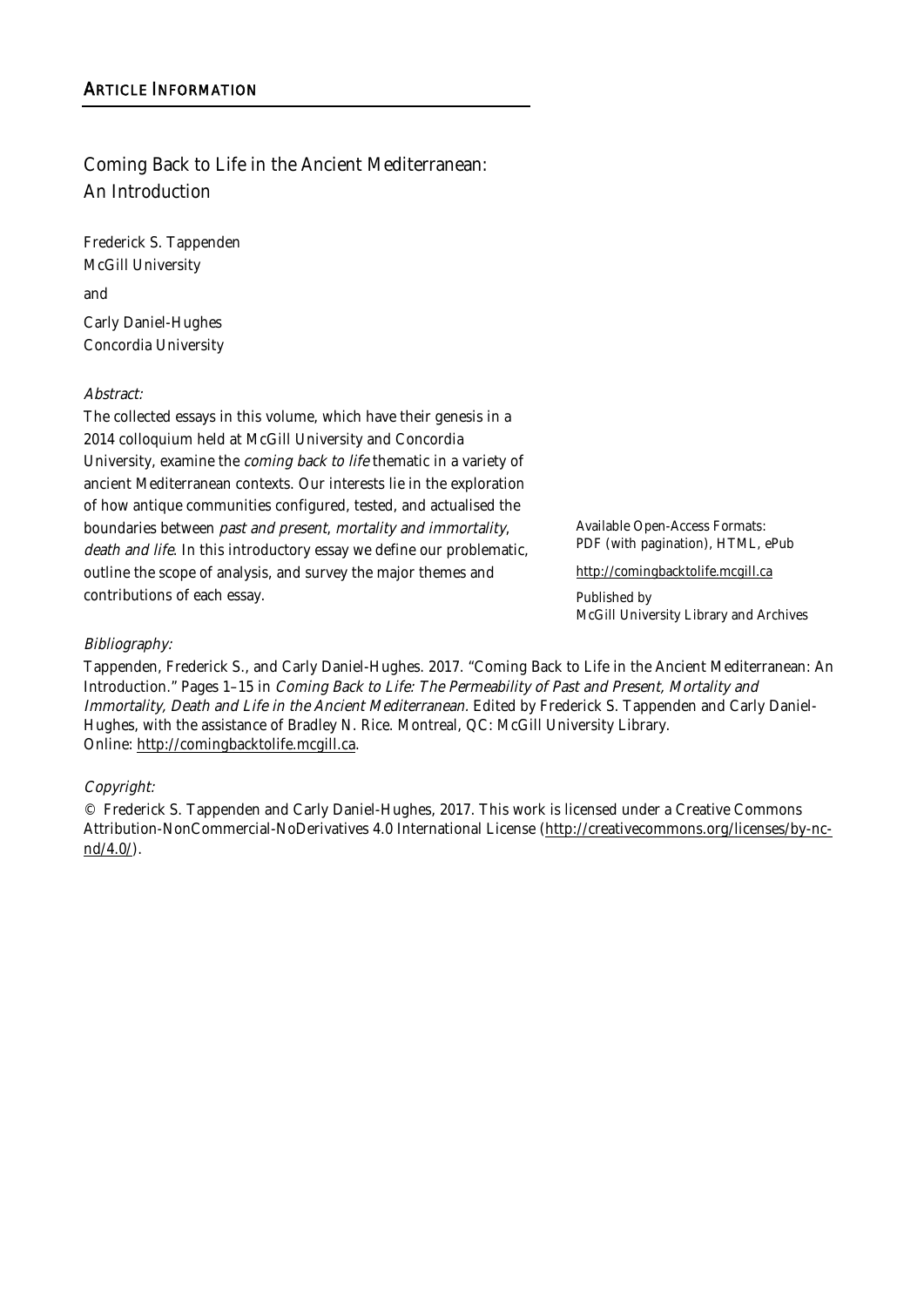# Coming Back to Life in the Ancient Mediterranean: An Introduction

Frederick S. Tappenden McGill University AND Carly Daniel-Hughes Concordia University

The permanence and profundity of death touches human beings across cultures and times. To the peoples of the ancient Mediterranean, the lines between death and life were neither fixed nor finite. For many, death was a passageway into a new and uncertain existence. The dead were not so much extinguished as understood to be elsewhere, and some even held that the deceased continued to exercise agency among the living. Others were more sceptical, insisting that beliefs in ghosts and afterlives are nothing more than popular superstitions. Yet even here, notions of *coming* back to life provided a framework in which to conceptualise the ongoing social, political, and cultural influence of the past. To varying degrees, notions of *coming back to life* function less as theological convictions and more as discursive tropes that allow the living to grapple with that which is lost. Whether through mnemonic commemoration, performative incantation, or conceptual recognition, that which was past could *come back to life* in a variety of ways in the ancient Mediterranean.

The collected essays in this volume, which have their genesis in a 2014 colloquium held in Montreal, Quebec,<sup>1</sup> examine the *coming* 

 $\overline{a}$ 

<sup>&</sup>lt;sup>1</sup> "Coming Back to Life: Performance, Memory, and Cognition in the [Ancient Mediterranean.](http://coming-back-to-life.conference.mcgill.ca/)" An international scholarly colloquium held at McGill University and Concordia University, 8–11 May 2014.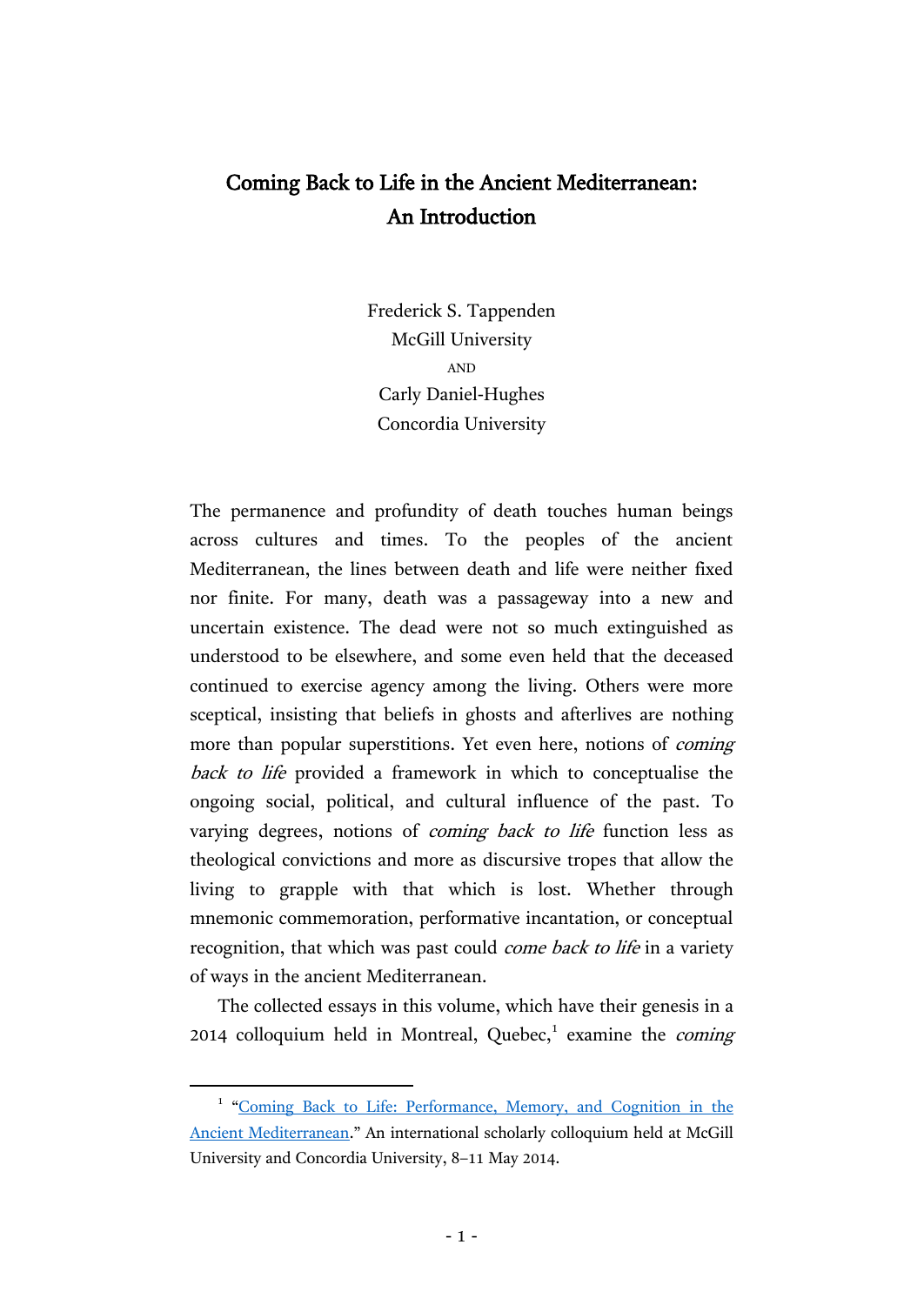back to life thematic within a variety of ancient Mediterranean contexts. Our interests lie in the exploration of how antique communities configured, tested, and actualised the boundaries between past and present, mortality and immortality, death and life. Certainly ancient Jewish and Christian notions of the resurrection of the dead—and particularly, Christian beliefs in the resurrection of Jesus—stand as prime examples of the coming back to life thematic. But even here, where the return to life reverses death through the reviving and often transforming of the deceased, there exists a much larger set of assumptions regarding the ontology of past and present, mortality and immortality, death and life: namely, convictions of the potential porosity between distinct modes of existence. On this point, we find that ancient Judeans and Christ-devotees were not alone in negotiating the boundaries between the living and the dead. As the essays in this volume explore, the peoples of the ancient Mediterranean experimented widely with various understandings of death's permeability.

For many, the passage from life to death required a process of ritual transference, and failure to do so could result in the restlessness of the dead. The Roman magistrate Pliny the Younger  $(Ep. 7.27)$  $(Ep. 7.27)$ , for example, recounts the story of an Athenian house in which the remains of a certain man had been carelessly buried. From time to time, the man's ghost would perpetually haunt subsequent residents of the house until his body had been exhumed and properly laid to rest (Hope 2000). In this instance, the perception of permeability extends across several modes of existence: the decaying bones, the disembodied restless spirit, and even the petrified, insomnia-ridden residents. Indeed, Pliny goes on to note that, even during the daylight hours, when the phantom was at bay, "the remembrance of it made such a strong impression upon their imaginations that it still seemed before their eyes, and their terror remained" (trans. Melmoth and Hutchinson 1915). In this account, for these Athenians, the lines between life and death are, in various ways, quite porous.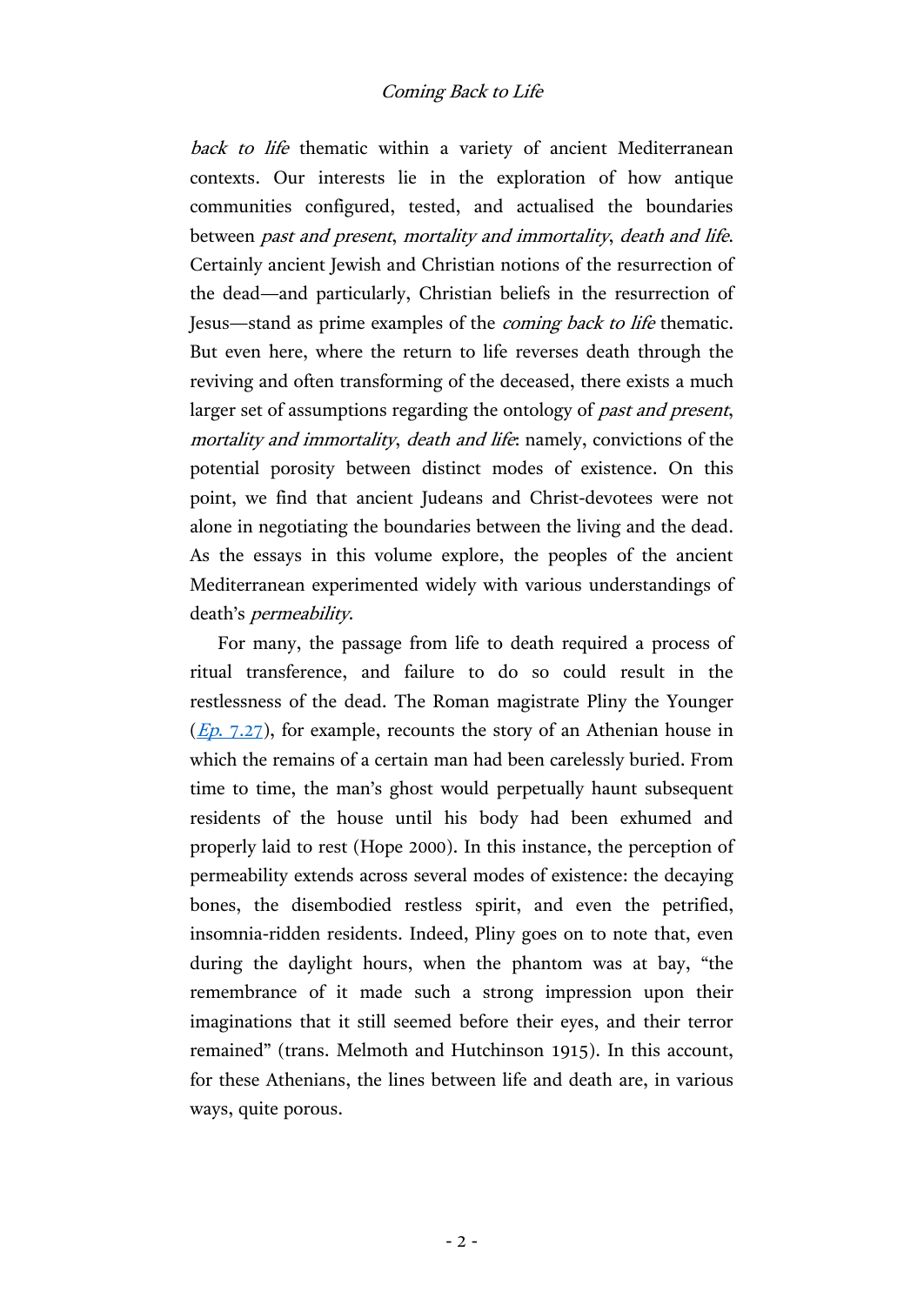Others negotiated this permeability by engaging in popular practices such as the offering of meals at tombs as a way of sustaining the deceased in the afterlife. Such practices are described in the writings of the second-century satirist Lucian of Samosata, who mocks the activities of his contemporaries; thus Charon asks:

> Why is it, then, that those people  $[=$  the living] are putting garlands on the stones and anointing them with perfumes? There are others also who have built pyres in front of the mounds and have dug trenches, and now they are burning up those fine dinners and pouring wine and mead, as far as one may judge, into the ditches.

To which Hermes replies:

 $\overline{a}$ 

I don't know what good these things are to men in Hades, ferryman; they are convinced, however, that the souls, allowed to come up from below, get their dinner as best they may by flitting about the smoke and steam and drink the mead out of the trench. (Lucian, *Char. 22*; trans. Harmon, Kilburn, and MacLeod, 1913–1967)

While Lucian is sceptical of such efforts (Davies 1999, 131-35),<sup>2</sup> for those who mourn, though the dead are gone, practices like these function as mechanisms by which the deceased are able to come back to life within the perceptions of the living.

The satirical flavour of Lucian's account highlights that not all held beliefs in an afterlife. Nonetheless, notions of *coming back to* life provided a framework within which many conceptualised phenomena such as social structures, cultural institutions, ritual behaviours, and even political ideologies. The burial practices of the

<sup>&</sup>lt;sup>2</sup> Indeed, Charon's reply to Hermes is telling: "What, they eat and drink, when their skulls are dry as tinder? . . . I should be in a fine predicament, Hermes, and should have no end of trouble if I were obliged not only to bring them down but to bring them up to drink! What folly, the idiots! They do not know what an impassible frontier divides the world of the dead from the world of the living" (emphasis original).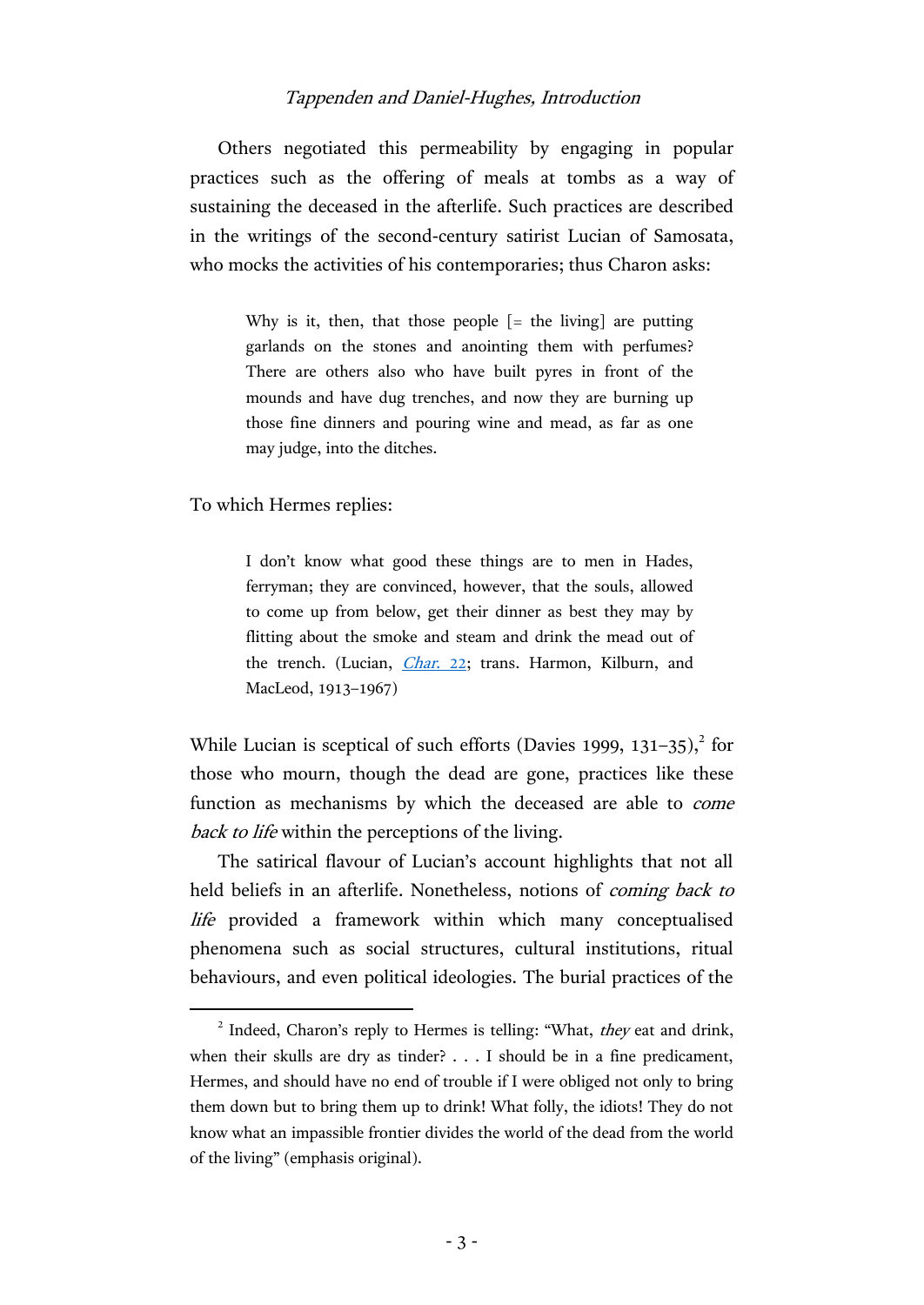Roman aristocracy are particularly noteworthy, even if they represent an ideal of the elite. Here, funeral processions functioned as pageants of Roman memory; wearing ancestor masks that had been fashioned and collected through a given family's history, actors played the role of the deceased and thus brought the familial and political pasts back to life in a single performance (Flower 1996).

The examples just cited, which focus more on boundary negotiation between the living and the dead than on the assertion of the deceased's return, naturally raise the question, how strictly should one consider the theme of *coming back to life*? Are we to limit our analyses to instances of revivification, or might we also include accounts of apotheosis, immortalisation, heavenly transposition, mnemonic commemoration, and even cultural resurgence? In the stories of the ancient Mediterranean, figures such as Memnon, Heracles, Enoch, and at times even Moses and Jesus are variously thought to experience elevation to new forms of (divinised) life, either after having first experienced death or perhaps skipping death altogether. Some might suggest these accounts do not represent *coming back to life* (strictly speaking), for the figures in question do not return to the terrestrial, embodied land of the living but instead are transformed into various expressions of divinity. Yet, as Katharina Waldner (this volume) rightly notes, such accounts immediately cast doubt on the very categories that we moderns take as fixed and impermeable, categories such as human and god, heaven and earth, life and death, and past, present, and future. What we find spread across the cultures of the ancient Mediterranean are not neat partitions or strict categorical binaries, but rather imaginative constructions that explore and test the boundaries of past and present, mortality and immortality, death and life. Indeed, when looking for touch points between ancient Mediterranean cultures, permeability and the potential of transformation between cosmological, anthropological, and theological categories finds widespread resonance (Tappenden 2015). When configured more broadly, notions of *coming back to life* relate not only to the revivification of human subjects but also—and more pervasively—to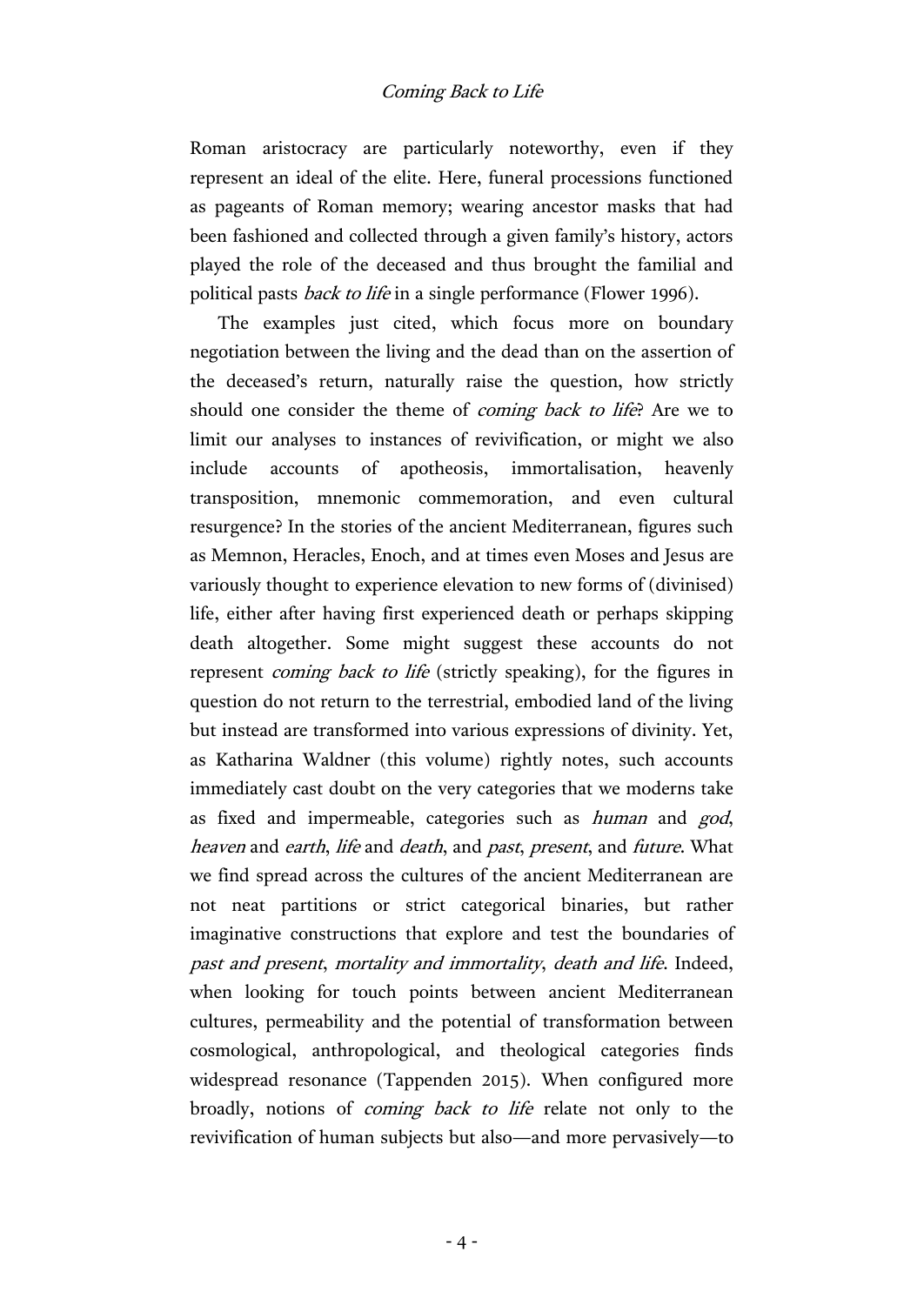ideals of heavenly and somatic transformation, and further to patterns of re-emergence within the social, cultural, and/or political spheres.

The focus of this volume, then, is upon the various ways that past and present, mortality and immortality, life and death interlace each other in the ancient Mediterranean. We are interested in how antique peoples negotiate and explore the *porosity* or *permeability* that might exist between that which is gone and that which remains. At the opening of her excellent study, Restless Dead: Encounters Between the Living and the Dead in Ancient Greece (1999), Sarah Iles Johnston configures this permeability as a "paradox":

> [The] person who once ate and drank and laughed with the rest of us is gone, [and yet] she continues to inhabit the world of those who knew her. Because the dead remain part of our mental and emotional lives long after they cease to dwell beside us physically, it is easy to assume that they are simply carrying on their existence elsewhere and might occasionally come back to visit us. From this assumption arise a variety of hopes and fears. (Johnston 1999, viii)

In varying ways, the papers in this volume explore the hopes and fears of ancient Mediterranean peoples and communities. In doing so, notions of *coming back to life* are seen to touch on a wide array of topics and human experiences.

A launching point for our collective efforts in this volume is the conviction that the cultural ecosystem of the ancient Mediterranean is one of much exchange and interpenetration. In large part, this ecosystem is facilitated by the geography itself; as Angelos Chaniotis (2005, 148) notes: "the Mediterranean Sea has more often been a facilitator of communication than a barrier, and communication contributes to the wide diffusion not only of flora, fauna, and artifacts, but also of culture." Though much of the first three centuries CE are usually regarded as a time of relative stability (for example, the *Pax Romana* of the first and second centuries), a pervasive undercurrent of cultural flux permeates the social fabric of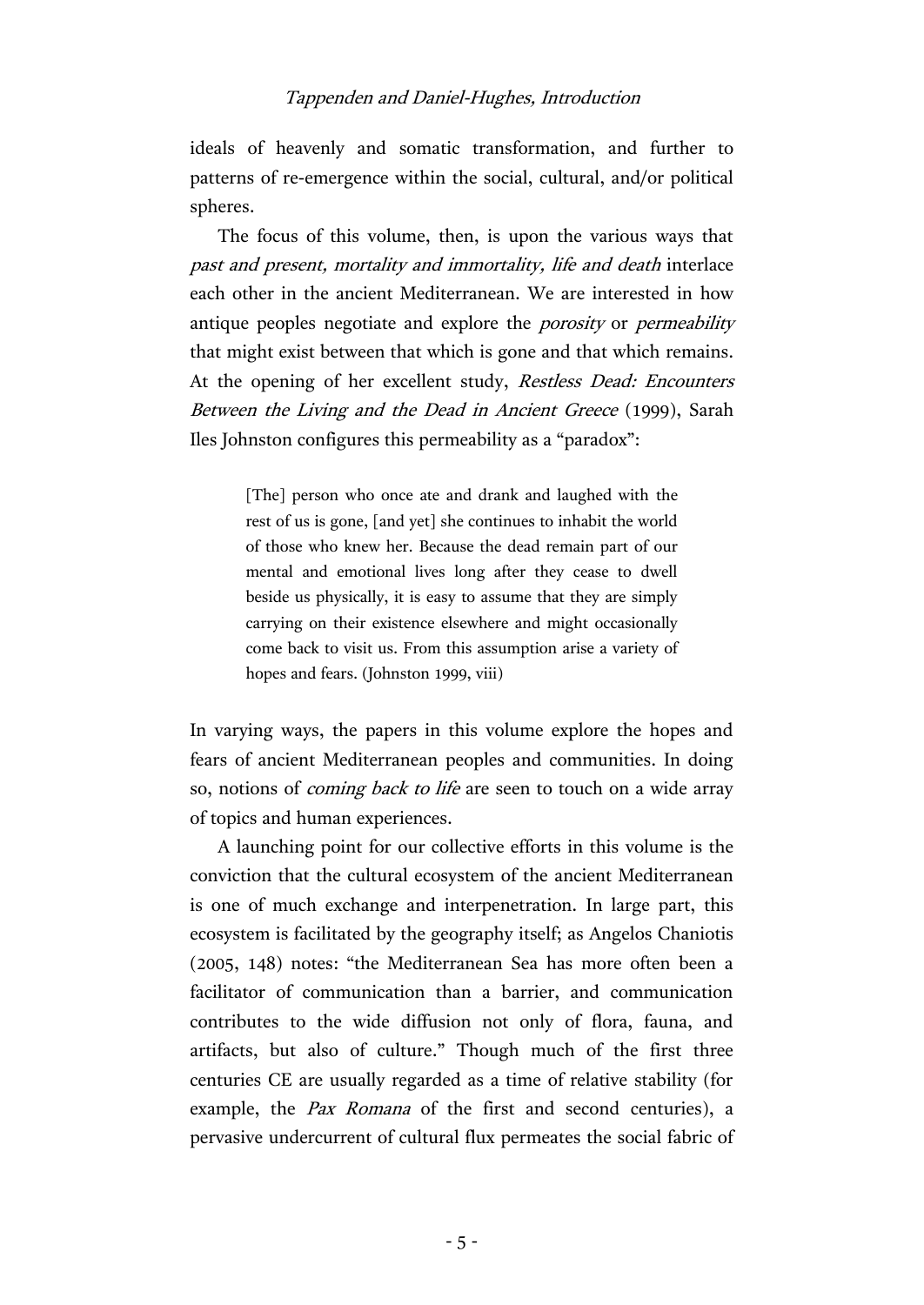the Mediterranean. The process of Romanisation from the first century BCE onward—what Craige Champion (2004, 214–77) describes as a procedure of cultural assimilation, hybridisation, and resistance—created an environment of cultural intermixing and cross-pollination that touched all areas of social life and fostered rich interchanges of ideas. It is within such a context that notions of coming back to life are adapted, invented, and experimented with by antique peoples. While many of the contributions in this volume focus on the literature of early Christ-devotees, the scope of the volume is sufficiently broad to place early Christian resurrection ideals within a larger, trans-Mediterranean framework of coming back to life discourses, beliefs, and practices. Given the scope and diversity of the ancient evidence, the contributors explore a wide breadth of antique writings and materials, centring largely on the first through third centuries CE, but touching also on classical Greek mythology, the waning years of republican Rome, and even fourth/fifth century monasticism in Egypt.

Our aim is to treat ancient Mediterranean religions—including expressions of early Christ worship—as a whole, thus highlighting the mutuality and exchanges that happen between distinct cultural expressions. As a field of academic inquiry, the study of comparative antique religions is still in its infancy (Spaeth 2013b). To date, much work has been done on the localized and cultural nature of ancient religions (Johnston 2004a, x), yet the more difficult task of exploring cultural intermixing and sharing is still relatively young. Standard reference works such as those by Barbette Spaeth (2013a) and Sarah Iles Johnston (2004b, 2007) begin with chapters that take a more localised approach (e.g., religion in Rome, religion in Greece, early Christianity, ancient Judaism, and the like), and then transition into topical surveys that explore religious intersections.<sup>3</sup> No clear

 $\overline{a}$ 

<sup>&</sup>lt;sup>3</sup> So Spaeth (2013a) and Johnston (2004b, 2007); notably, and more recently, Orlin (2016) is organised more topically than geographically, and contributors were instructed "to explore—where possible—both commonalities among the different religious traditions and the difference between them" (xviii).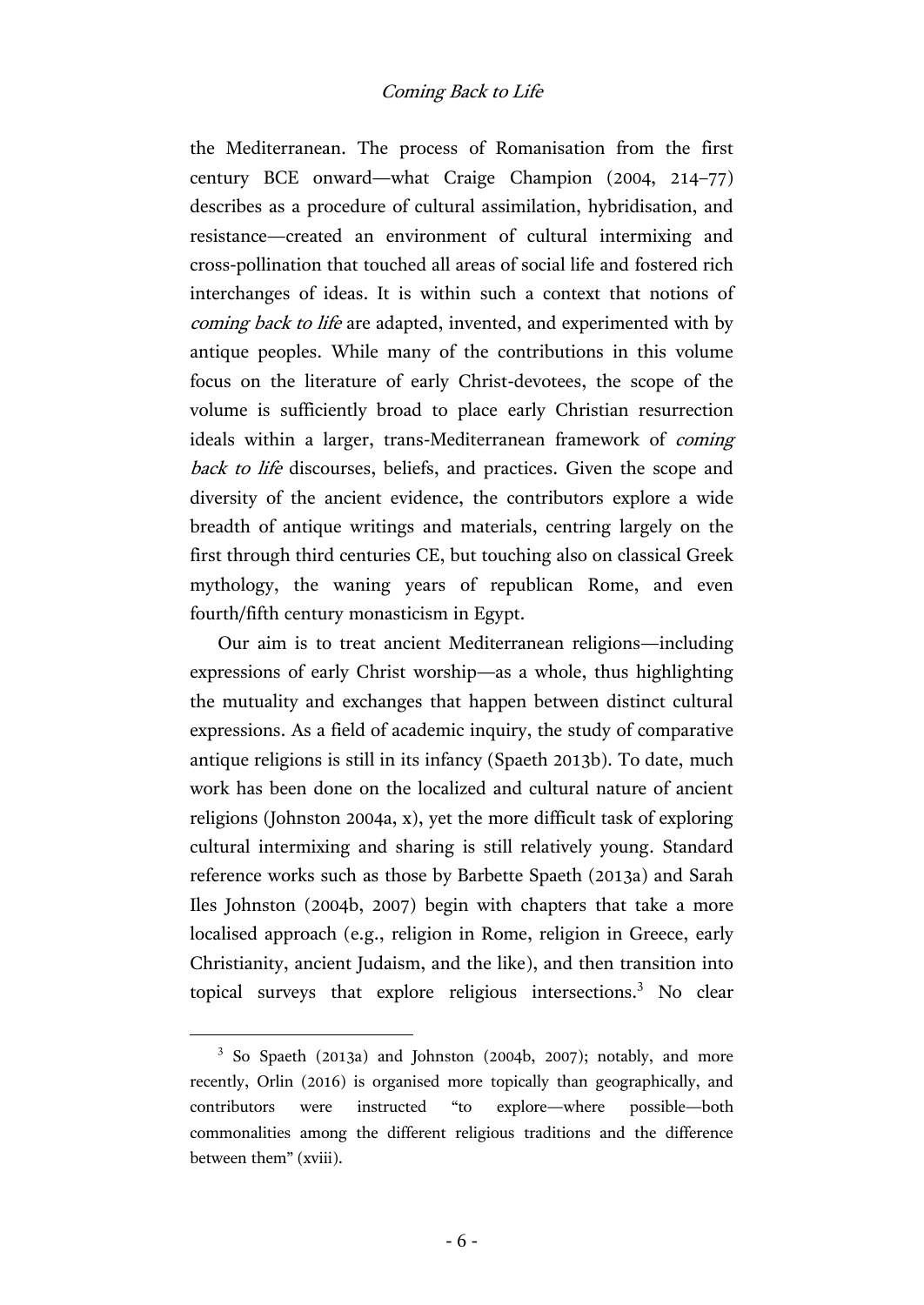definition has yet been put forward regarding what constitutes "ancient Mediterranean religion," though Fritz Graf (2004, 14) concludes his essay, "What is Ancient Mediterranean Religion?", by insisting:

I have regarded the religions of the ancient Mediterranean world as being in constant contact with each other—a contact that, similar to that of languages in contact, resulted both in assimilation and in dissimilation. I have not looked for specific characteristics of "the" religions of the ancient Mediterranean world, beyond their being in almost constant contact; in fact, this, to me, seems their main characteristic.

For Graf, this phenomenon of constant sharing, interpenetration, and definition vis-à-vis the other provides the sinew of study when considering ancient Mediterranean religion as a whole. Accordingly, the move toward examining what Chaniotis (2005, 143) calls "continuities, survivals, and similarities" between various religious groups necessitates a focus upon specific touchstones that find resonance within various religious expressions. By orienting our efforts around notions of *coming back to life*, this volume builds upon and contributes to the bourgeoning field of comparative ancient religions by adding thematic focus that draws on the interdisciplinary depth and breadth of the volume's contributors.

As noted above, the roots of this volume are in a 2014 colloquium held in Montreal. In preparation for that meeting, participants were invited to consider the theme of coming back to life in light of three analytical categories: performance, memory, and cognition. What we recognized then, and still see now, is that the complexity of the phenomenon of death's *permeability* points to a matrix in which both the living and the dead have certain performative, mnemonic, and/or cognitive abilities that, in various ways, enable revivification. For example, the conviction that the dead sustain consciousness presumes the interlacing of cognition and memory such that the living are perpetually reminded of the restless dead's ongoing capacity for communication and awareness.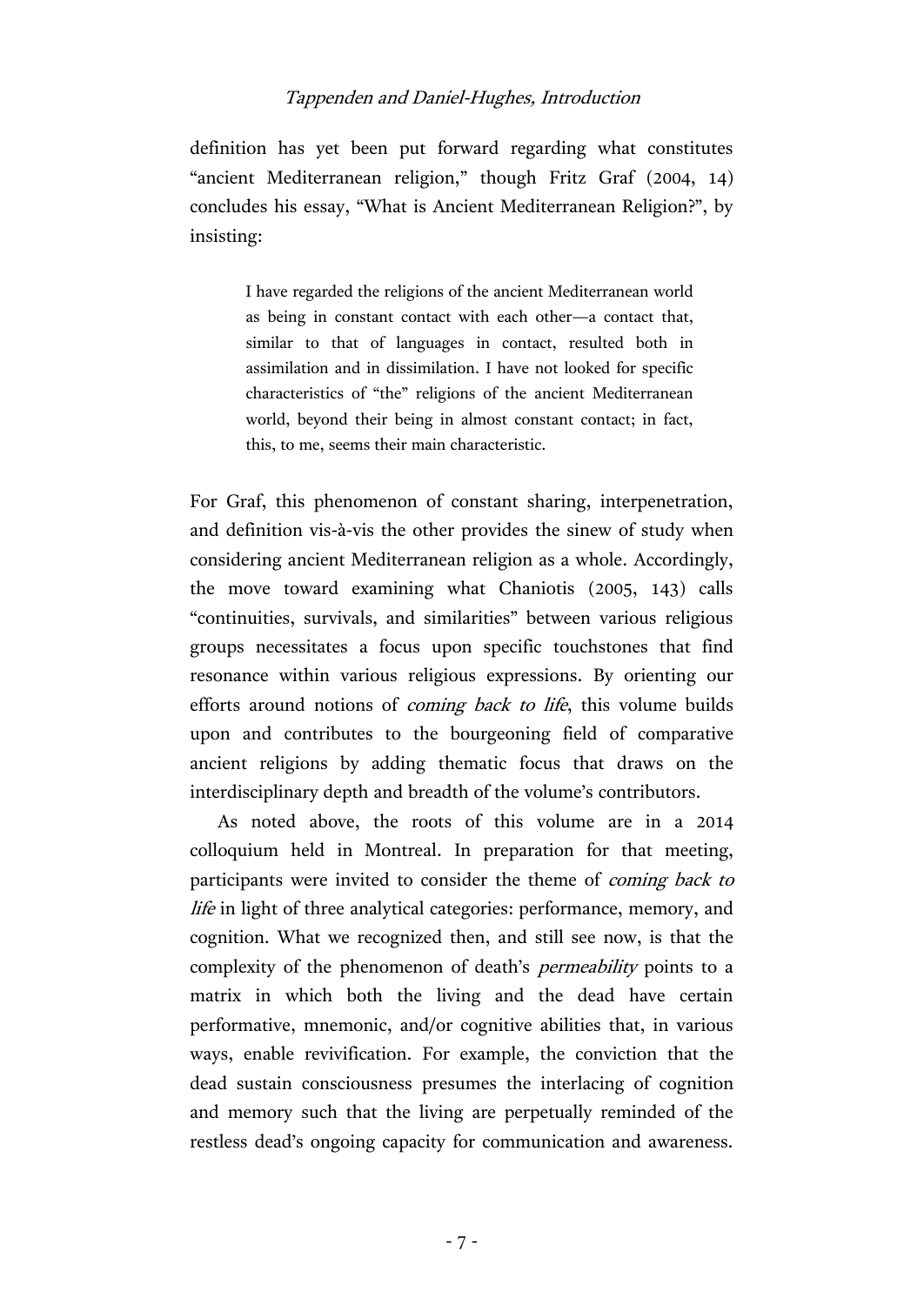Similarly, the performative and mnemonic dimensions of death rites enable the deceased's tangible presence among the living through ritualized activities.

After the 2014 meeting, however, it became apparent (as is often the case) that more is at work in antique notions of coming back to life than we expected. In addition to the categories of performance, memory, and cognition, several contributors found issues of grief and mourning, genre and narrative structures, gender norms and ideals, and social structures and rituals to be just as germane. The thematic of *coming back to life* proved as pervasive as we suspected, finding expression not only in theological convictions but also in societal values, cultural frames, and structures of power and social expectation. Ultimately, this indicates that ancient ideas of coming back to life were not geographically, ethnically, or traditionally localised; instead, the peoples of the ancient Mediterranean experimented variously with notions of revivification and reemergence. The diversity of the ancient evidence necessitates scholarly collaboration, and the breadth of contributors to this volume reflects the interdisciplinarity required to navigate the sea of cultural assimilation, hybridisation, and resistance noted above. Among this volume's contributors are scholars working in fields such as classics, ancient Judaism, early Christianity, and ancient Mediterranean religions, all of which employ an array of textual analyses and theoretical sophistication.

Our exploration of this thematic opens with Sarah Iles Johnston's paper, "Many (Un)Happy Returns: Ancient Greek Concepts of a Return from Death and their Later Counterparts." This contribution originally served as the keynote address from the 2014 colloquium, the video from which is also included in the HTML edition of this volume. 4 Johnston's paper begins by cataloguing the revenants of classical Greek mythology, after which she examines some contemporary Western notions of *coming back to life* and finally links the two poles together with a discussion of the impacts of

 $\overline{a}$ 

<sup>4</sup> The video can be accessed at [http://comingbacktolife.mcgill.ca.](http://comingbacktolife.mcgill.ca/)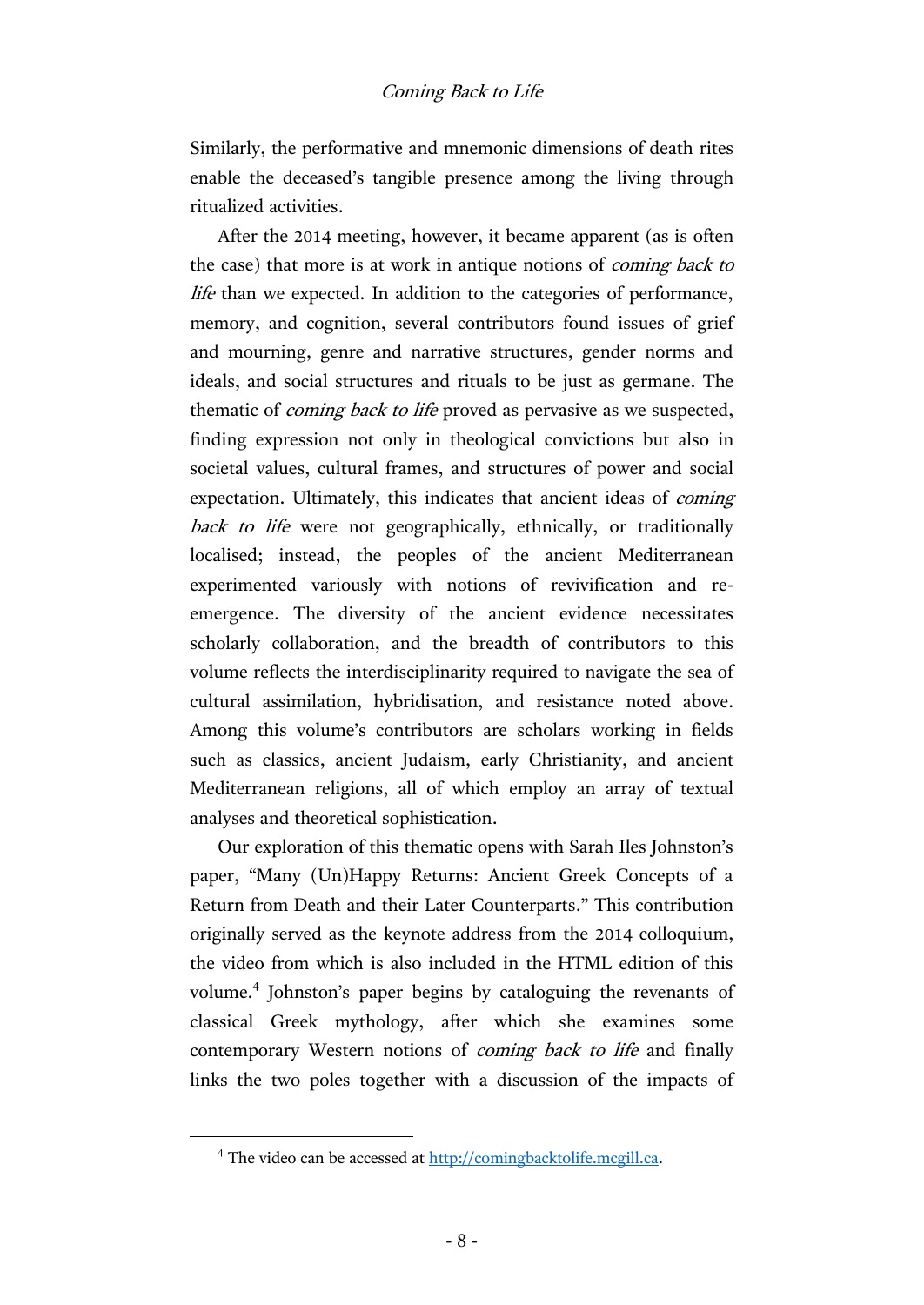Christian theology upon the Western imagination. Given the breadth and scope of her analysis, Johnston sets our thematic within a broader cultural context that spans two millennia.

The volume is structured into four sections, each of which includes clusters of papers that share similar thematic engagement with the *coming back to life* trope. In section one, Valerie Hope, Angela Standhartinger, and Daphna Arbel each address issues of memory and mourning in relation to the revivification of the dead. Hope examines Cicero's loss of his daughter, Tullia, in February 45 BCE; exploring the cultural expectations and dynamics that surround the expression of grief in late republican Rome, she concludes (p. 60):

> Neither the dead nor the bereaved were simply forgotten or ignored, but reintegrated into new social roles. The dead could not come back to life (in a literal sense), but were given new spaces (in memory structures, conversation, epitaphs, images etc.) in the continuing lives of those that survived them.

In their own ways, both Standhartinger and Arbel explore these "new social roles" in relation to women's laments. Standhartinger focuses specifically on the context of funerary banquets, further pushing the thesis that the voice and actions of Jesus were dramatised in the meal context. As Standhartinger demonstrates, this was likely performed by women who actualised the divine drama, thus enabling the speaker Jesus to *come back to life*. Arbel moves in a different direction, focusing instead on the presentation of Eve at Adam's death in the [Greek Life of Adam and Eve \(GLAE\)](http://www2.iath.virginia.edu/anderson/vita/english/vita.gre.html#per28)  31–[42.](http://www2.iath.virginia.edu/anderson/vita/english/vita.gre.html#per28) In this curious section, the GLAE avoids traditions of Eve's liability in Adam's death. Instead, together with the angels, Eve is deemed worthy and able to solicit God's mercy and to influence divine judgment, thus enacting Adam's safe transition to the afterlife and his preparation for (future) resurrection.

Section two considers the interrelated themes of how antique peoples conceptualise the return to life, and further how those concepts are substantiated within communal practices. Roger Beck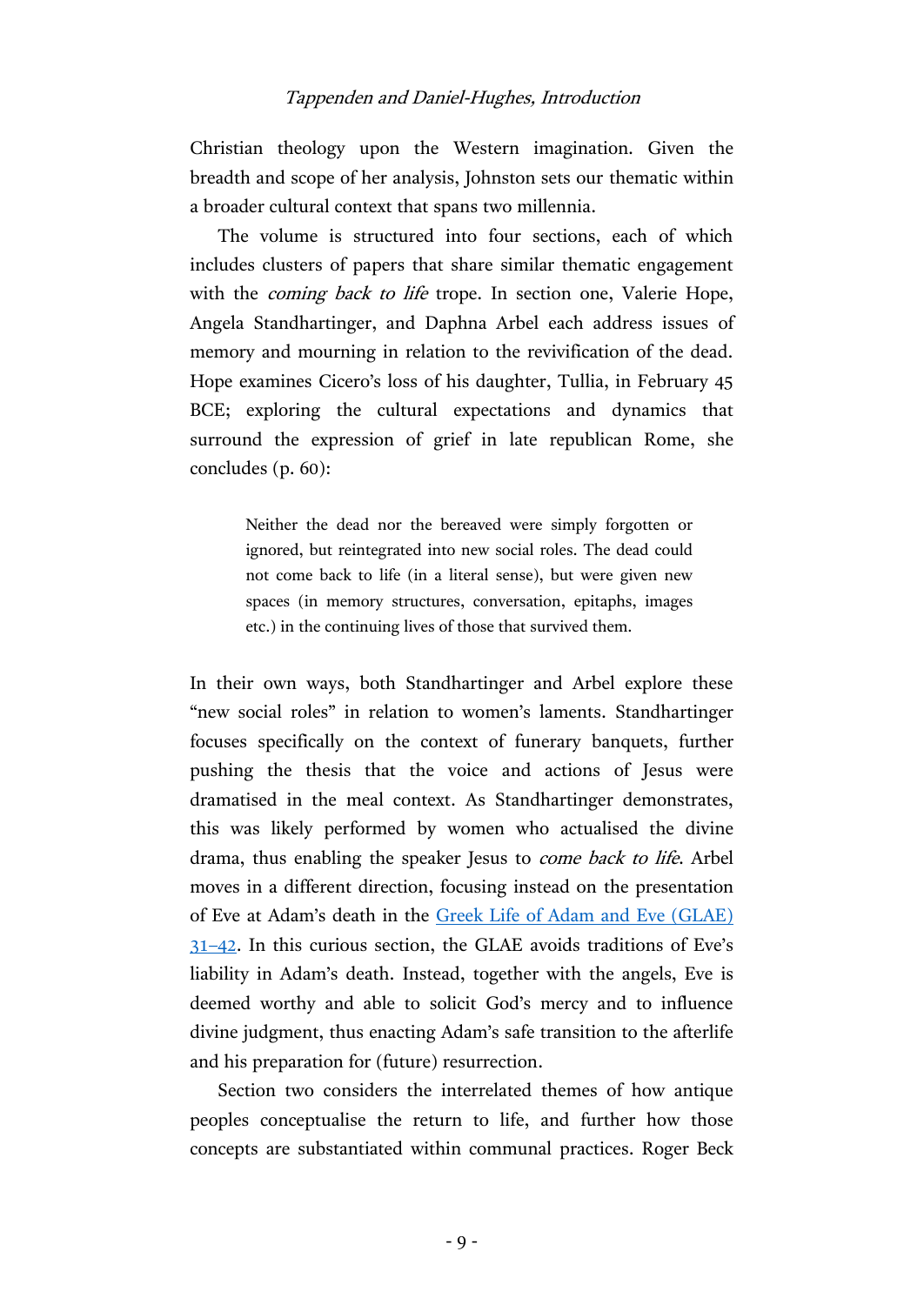considers the archaeological remains of the Mithraeum of the Seven Spheres at Ostia. He argues that the very design of the mithraeum which is a microcosm of the universe—functions as an instrument for getting initiates down from heaven and back out again. Accordingly, Beck's analysis contributes to the longstanding body of scholarship that links death and *coming back to life* to cosmological descent and ascent (Bousset 1901; Segal 1980). Troels Engberg-Pedersen compares Jesus's raising of Lazarus in John 11–12 with certain aspects of Stoic philosophy, focusing specifically on notions of the cognitive λόγος and the physical πνεῦμα. He concludes that, if we can in fact understand the Johannine notion of radical transformation from death to life within a unified cosmological framework along Stoic lines, then there is in fact a kind of porosity between death and life; it is a porosity that is generated by a power that is physical and directly active in the world, though perhaps more as part of the world in Stoicism than in John. Flowing from both Beck and Engberg-Pedersen, Frederick Tappenden draws on the themes of heavenly ascent and material cosmology to examine the dynamic interplay of *life in/through death* in the writings of Paul and some of his early interpreters. He demonstrates that Paul upholds an intricate balance between spatial concepts, correlating UP/NEAR/IN vis-à-vis DOWN/FAR/OUT in such a way as to envision death and life as mutually affecting one another in the material coordinates of the human body. What Paul holds in conceptual tension, however, his later interpreters tend to parse out and prioritise, thus resulting in a diversity of Pauline resurrection ideals. Hugo Lundhaug also explores variety in early Christian resurrection beliefs as articulated in the Origenist controversy of the latefourth/early-fifth centuries. Analysing a selection of Egyptian monastic writings, he explores how these texts employ similar—even the same—terms and categories, though ultimately they reflect different—at times clashing—cognitive models. While words and phrases were being redefined, what mattered to the contestants was not just the phrases used, but also the concepts through which they were understood. In the end, Lundhaug demonstrates how notions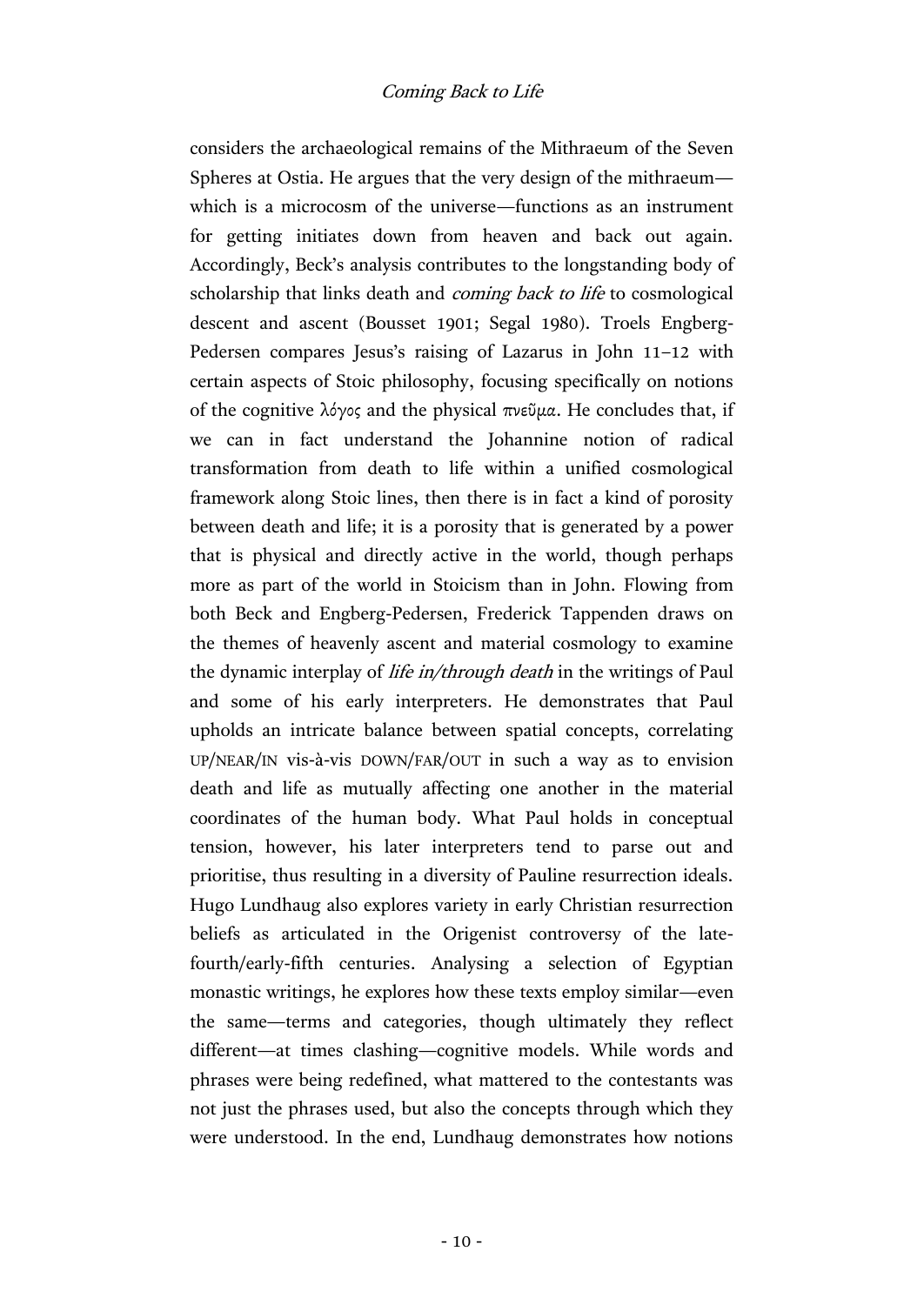of resurrection conformed to one's preferred cognitive model, thus producing very different interpretations of the same basic set of terms and metaphors.

The papers in section three explore the ways in which notions of coming back to life shape the identities of early Christ-devotee communities. Carly Daniel-Hughes's paper trades on similar topics to those of Engberg-Pedersen, Tappenden, and Lundhaug, though her focus is upon Tertullian's four treatises on marriage. She demonstrates that Tertullian's writings illuminate how speculation about the resurrected body could be implicated in early Christian views of social and communal life, both with a vision toward communal boundary definition and attempts at self-legitimation, and also with implications for intra-communal Christian debates about social and sexual practices, gender roles, and marital and familial arrangements. Working in a different sector of early Christian writings, David Eastman examines how the rhetoric of resurrection served to establish apostolic legitimacy. What separated Jesus from other teachers and would-be messiahs and affirmed his identity as unique was his resurrection, for this was the ultimate stamp of divine approval. Examining some of the apocryphal Acts, Eastman demonstrates this same status being applied to the apostles Paul and Peter, while their rival Simon Magus fails to prove himself through the same means. In the end, the final evidence of divinelysanctioned legitimacy was not simply living well or dying well, but also *coming back to life*. The theme of following Jesus to one's death also permeates the papers of both Stéphanie Machabée and Eliza Rosenberg. Machabée notes that while many martyrologies portray women as rejecting biological motherhood in order to achieve salvation, a text such as the Letter of the Churches of Vienne and Lyons deemed the language of birthing and motherhood to be useful in framing the experiences of persecuted Christians. For Machabée, though the rhetoric of birth, abortion, and rebirth creates a stark contrast between the experiences of Christian confessors and deniers, she goes on to demonstrate also that such language creates rhetorical space by which denying or lapsed Christians can come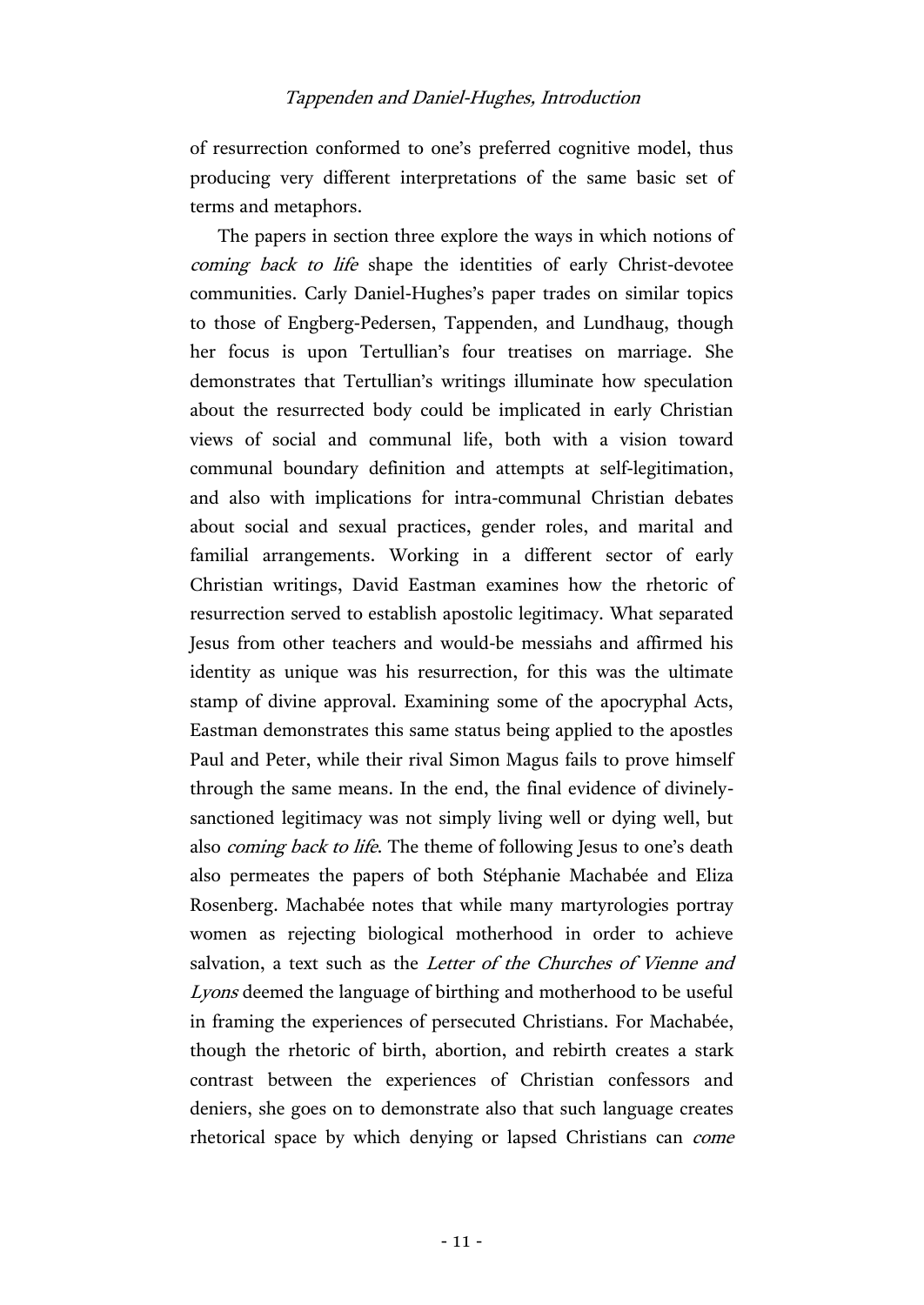back to life upon a proper act of confession. Finally, working with the Apocalypse of John, Rosenberg charts the thematic correlations between ancient funerals and weddings—the trope of the so-called blood wedding. Interestingly, however, the martyr figures who receive resurrection at Revelation's climax are restored not to the status of honourable masculinity, but rather to the status of the subordinate bride of the lamb. Accordingly, Rosenberg's exploration of nuptial and funerary imagery contributes to scholarly discussions of gender transformations within the apocalypse more broadly (cf. Moore 1995; Frilingos 2003).

The volume concludes in section four with an exploration of the coming back to life thematic within the context of narrative and mythological representations. In many ways, the papers in this section tie in closely with Johnston's contribution earlier in the volume. Katharina Waldner examines the figure of Hippolytus. She traces, from archaic Greece through imperial Rome, both the expressions of his hero cult and the various stories told about his gruesome death and coming back to life. Waldner demonstrates the various ways that such retellings facilitated the negotiation of boundaries between life and death, mortality and immortality, and hero, human being, and god, particularly with respect to political, cultural, aesthetic, and existential arenas. Jeffrey Keiser continues on the theme of Greek hero cult, specifically the mythological topos of theomachy (or "god fighting"). His point of departure is Paul's use of the term κέντρον; through a close comparison with other examples of theomachy in Greek, Roman, and Jewish writings, Keiser shows that Paul taunts the personified figure of Death for failing to defeat Christ, the god-fighter [\(1 Cor 15:54](http://www.academic-bible.com/bible-text/1Corinthians15.54-57/NA/)–57). Far from providing a mere rhetorical flourish for 1 Cor 15, Paul's taunt illustrates the mythological significance of Christ's coming back to life. Frances Flannery examines the portrayal of Jesus as Healer-Physician-Saviour in the Synoptic Gospels, specifically with respect to the keying of Jesus's image into longstanding mnemonic and cultural images of Asclepius. In doing so, she argues that the Gospels present Jesus as a healing deity who is superior to Asclepius; that, unlike Asclepius,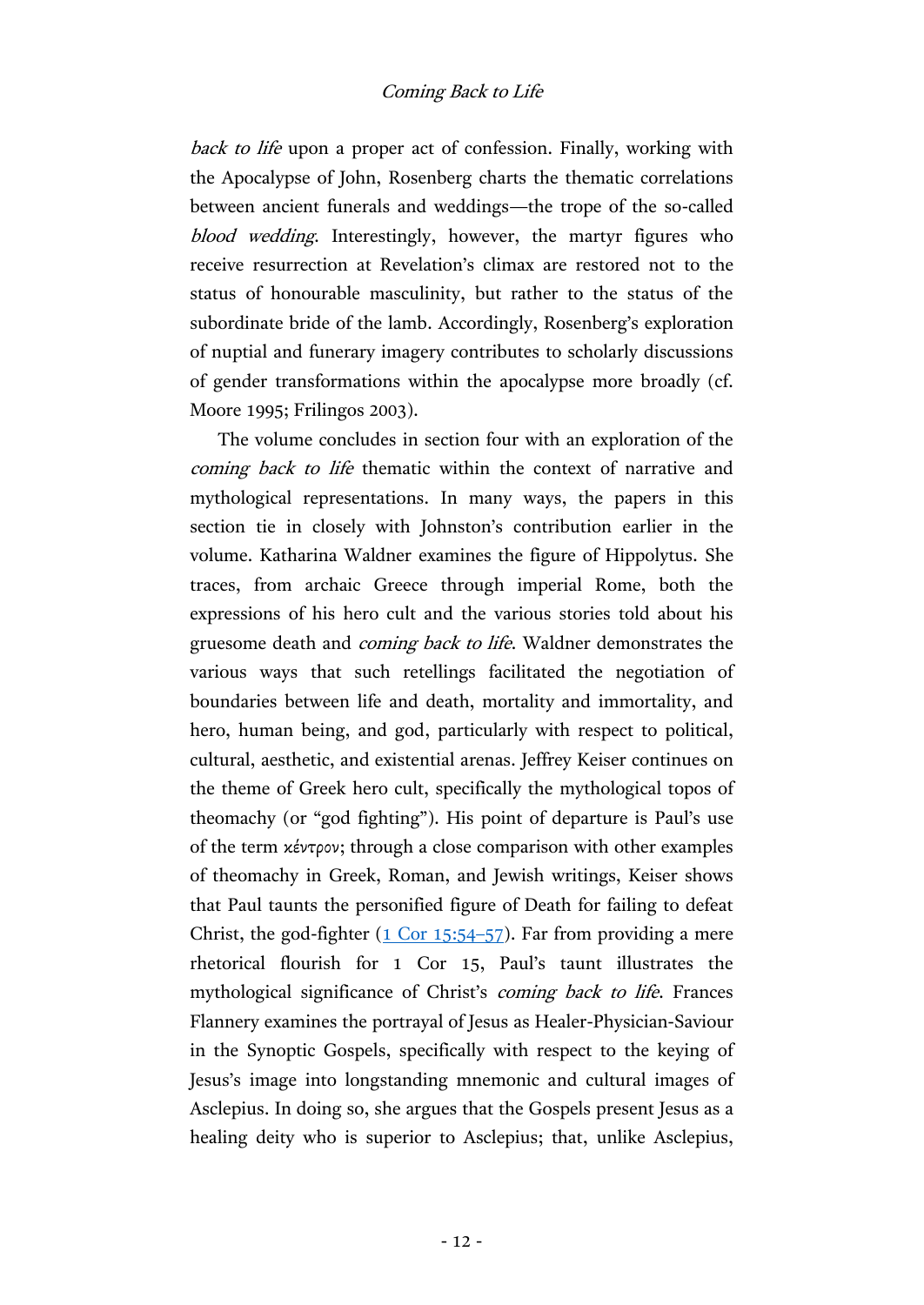only Jesus can routinely heal the sick and raise even the dead as if they were sleeping, without attachment to a physical place, without fees, and regardless of purity boundaries. Finally, Meredith Warren examines the crucifixion of Jesus in John's Gospel in light of the literary trope of *Scheintod* ("apparent death") in the Greek romance novels. In the novels, Scheintod points to the divinity of the heroines, for ordinary people are incapable of returning from the dead. Likewise, the moment of Jesus's death in John creates a similar instance of unreality in the narrative in which Jesus's death both occurs and is survived, signifying his divinity. By comparing Jesus's sacrificial death on the cross to the sacrificial *Scheintoten* of the Greek romances, Warren argues that Jesus's survival of death in John is readable as an event that concretises his association with his patron deity.

#### **BIBLIOGRAPHY**

- Bousset, Wilhelm. 1901. "Die Himmelsreise der Seele." AR 4:136–69, 228– 73.
- Champion, Craige B., ed. 2004. Roman Imperialism: Readings and Sources. Oxford: Blackwell.
- Chaniotis, Angelos. 2005. "Ritual Dynamics in the Eastern Mediterranean: Case Studies in Ancient Greece and Asia Minor." Pages 141–66 in Rethinking the Mediterranean. Edited by W. V. Harris. Oxford: Oxford University Press.
- Davies, Jon. 1999. Death, Burial and Rebirth in the Religions of Antiquity. London: Routledge.
- Flower, Harriet. 1996. Ancestor Masks and Aristocratic Power in Roman Culture. Oxford: Clarendon.
- Frilingos, Christopher. 2003. "Sexing the Lamb." Pages 297–315 in New Testament Masculinities. Edited by Stephen D. Moore and Janice Capel Anderson. SemeiaSt 45. Atlanta: Society of Biblical Literature.
- Graf, Fritz. 2004. "What is Ancient Mediterranean Religion?" Pages 3–16 in Religions of the Ancient World: A Guide. Edited by Sarah Iles Johnston. Cambridge, MA: Belknap.
- Hope, Valerie M. 2000. "Contempt and Respect: The Treatment of the Corpse in Ancient Rome." Pages 104–27 in Death and Disease in the Ancient City. Edited by Valerie M. Hope and Eireann Marshall. London: Routledge.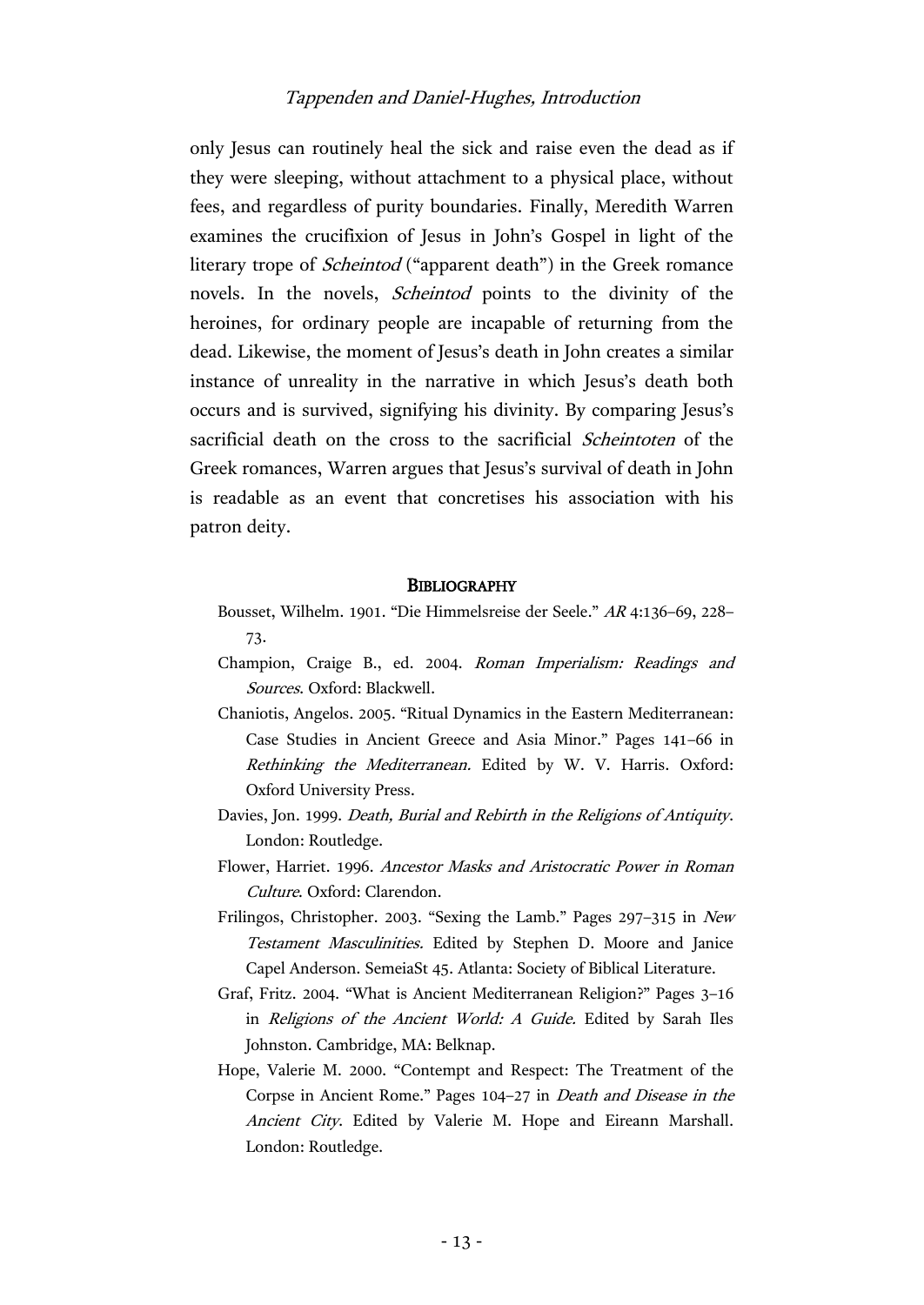- Johnston, Sarah Iles. 1999. Restless Dead: Encounters Between the Living and the Dead in Ancient Greece. Berkeley: University of California Press.
- -- 2004a. "Introduction." Pages ix-xiv in Religions of the Ancient World: A Guide. Edited by Sarah Iles Johnston. Cambridge, MA: Belknap.
- —, ed. 2004b. *Religions of the Ancient World: A Guide*. Cambridge, MA: Belknap.
	- -, ed. 2007. Ancient Religions. Cambridge, MA: Belknap.
- Moore, Stephen D. 1995. "The Beatific Vision as a Posing Exhibition: Revelation's Hypermasculine Deity." JSNT 60:27–55.
- Orlin, Eric, ed. 2016. The Routledge Encyclopedia of Ancient Mediterranean Religions. New York: Routledge.
- Segal, Alan F. 1980. "Heavenly Ascent in Hellenistic Judaism, Early Christianity and their Environment." ANRW 23.2:1333–94.
- Spaeth, Barbette Stanley, ed. 2013a. The Cambridge Companion to Ancient Mediterranean Religions. Cambridge: Cambridge University Press.
- 2013b. "Introduction." Pages 1–9 in The Cambridge Companion to Ancient Mediterranean Religions. Edited by Barbette Stanley Spaeth. Cambridge: Cambridge University Press.
- Tappenden, Frederick S. 2015. "Embodiment, Folk Dualism, and the Convergence of Cosmology and Anthropology in Paul's Resurrection Ideals." BibInt 23:428–55.

#### Embedded Online Works:

- Anderson, Gary A., and Michael E. Stone, eds. 2005. The Life of Adam and Eve: The Biblical Story in Judaism and Christianity. Institute for Advanced Technology in the Humanities. University of Virginia. [www2.iath.virginia.edu/anderson.](http://www2.iath.virginia.edu/anderson/)
- "Coming Back to Life: Performance, Memory, and Cognition in the Ancient Mediterranean." An international scholarly colloquium held at McGill University and Concordia University, 8–11 May 2014. [coming-back-to-life.conference.mcgill.ca](http://coming-back-to-life.conference.mcgill.ca/)
- Harmon, A. M., K. Kilburn, and M. D. MacLeod, trans. 1913–1967. Lucian. 8 vols. LCL. London: Heinemann. Vol. 2: [archive.org/stream/lucianhar02luciuoft.](https://archive.org/stream/lucianhar02luciuoft)
- Melmoth, William, and W. M. L. Hutchinson, trans. 1915. Pliny: Letters. 2 vols. LCL. London: Heinemann. [catalog.hathitrust.org/Record/100320380.](https://catalog.hathitrust.org/Record/100320380)